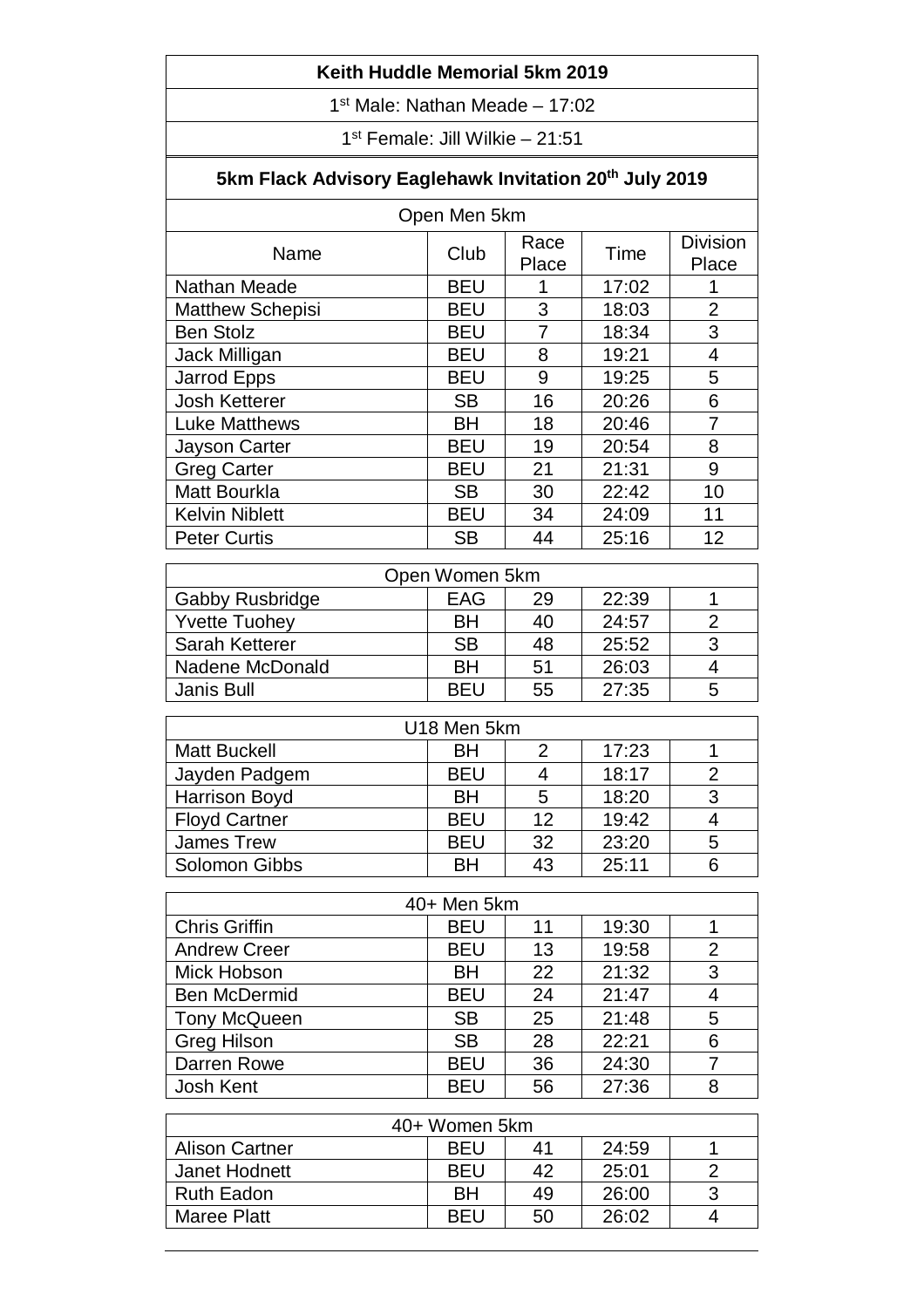| 50+ Men 5km              |               |    |       |                |  |
|--------------------------|---------------|----|-------|----------------|--|
| Mike Bieleny             | <b>BEU</b>    | 6  | 18:21 | 1              |  |
| <b>Peter Cowell</b>      | BН            | 10 | 19:26 | $\overline{2}$ |  |
| Craig Green              | <b>BEU</b>    | 14 | 19:59 | 3              |  |
| John Buckell             | ВH            | 17 | 20:41 | 4              |  |
| <b>David Heislers</b>    | <b>BEU</b>    | 20 | 21:28 | 5              |  |
| David Lonsdale           | <b>BEU</b>    | 23 | 21:43 | 6              |  |
| <b>Victor Cook</b>       | BН            | 27 | 21:56 | 7              |  |
| <b>B.</b> Dobbin         | <b>BEU</b>    | 33 | 23:34 | 8              |  |
| <b>Rick Ermel</b>        | ВH            | 35 | 24:17 | 9              |  |
| <b>Stephen McConnell</b> | <b>BEU</b>    | 38 | 24:42 | 10             |  |
| Ross Douglas             | <b>BEU</b>    | 46 | 25:47 | 11             |  |
| <b>Richard Marchingo</b> | ВH            | 47 | 25:49 | 12             |  |
| Craig Graham             | EAG           | 57 | 27:53 | 13             |  |
| <b>Carl Burmester</b>    | ВH            | 64 | 31:39 | 14             |  |
|                          |               |    |       |                |  |
|                          | 50+ Women 5km |    |       |                |  |
| <b>Jill Wilkie</b>       | ВH            | 26 | 21:51 | 1              |  |
| Anne Buckley             | RH            | 31 | 22.45 | $\mathcal{P}$  |  |

| <b>Anne Buckley</b>   | BH        | 31 | 22:45 |   |
|-----------------------|-----------|----|-------|---|
| <b>Wendy Stibbe</b>   | <b>BH</b> | 52 | 26:06 | 3 |
| Jackie Guillou        | <b>SB</b> | 53 | 27:09 |   |
| <b>Helen Anderson</b> | Inv/VMA   | 58 | 28:01 | 5 |
| <b>Terri Ketterer</b> | <b>SB</b> | 60 | 28:57 |   |
| <b>Carol Coad</b>     | <b>SB</b> | 61 | 29:48 |   |

| 60+ Men 5km          |            |    |       |   |
|----------------------|------------|----|-------|---|
| <b>Trevor Kelly</b>  | <b>EAG</b> | 15 | 20:02 |   |
| Kevin Shanahan       | EAG        | 37 | 24:35 | 2 |
| <b>Paul Bennett</b>  | <b>BH</b>  | 38 | 24:52 | 3 |
| <b>Hunter Gill</b>   | <b>BH</b>  | 45 | 25:16 |   |
| <b>Gavin Fiedler</b> | <b>BEU</b> | 54 | 27:11 | 5 |
| <b>Brian Cornell</b> | EAG        | 59 | 28:01 | 6 |
| <b>Garnet Rodda</b>  | <b>BH</b>  | 62 | 30:06 |   |
| <b>Paul Martin</b>   | <b>BH</b>  | 63 | 30:27 | 8 |

| 2.5km Flack Advisory Eaglehawk Invitation 20 <sup>th</sup> July 2019 |                |                |       |                          |
|----------------------------------------------------------------------|----------------|----------------|-------|--------------------------|
|                                                                      | U16 Boys 2.5km |                |       |                          |
| Name                                                                 | Club           | Race<br>Place  | Time  | <b>Division</b><br>Place |
| <b>Bernard Nihill</b>                                                | <b>SB</b>      |                | 9:08  |                          |
| <b>Tate Poyser</b>                                                   | <b>SB</b>      | $\overline{2}$ | 9:27  | $\overline{2}$           |
| <b>Morris Nihill</b>                                                 | <b>SB</b>      | 3              | 9:45  | 3                        |
| Max Rowe                                                             | <b>BEU</b>     | 7              | 10:06 | 4                        |
| <b>William Drew</b>                                                  | <b>BEU</b>     | 8              | 10:20 | 5                        |
| <b>Avery McDermid</b>                                                | <b>BEU</b>     | 11             | 10:38 | 6                        |
| Lewis Lonsdale                                                       | <b>BEU</b>     | 16             | 11:04 | 7                        |
| Jonty McDermid                                                       | <b>BEU</b>     | 22             | 11:26 | 8                        |
| <b>Connor Griffiths</b>                                              | BH             | 24             | 11:34 | 9                        |
| <b>Tate McQueen</b>                                                  | <b>SB</b>      | 27             | 12:30 | 10                       |
| <b>Brae Matthews</b>                                                 | BH             | 32             | 14:33 | 11                       |
| <b>Tom Hoskin</b>                                                    | BEU            | 33             | 14:40 | 12                       |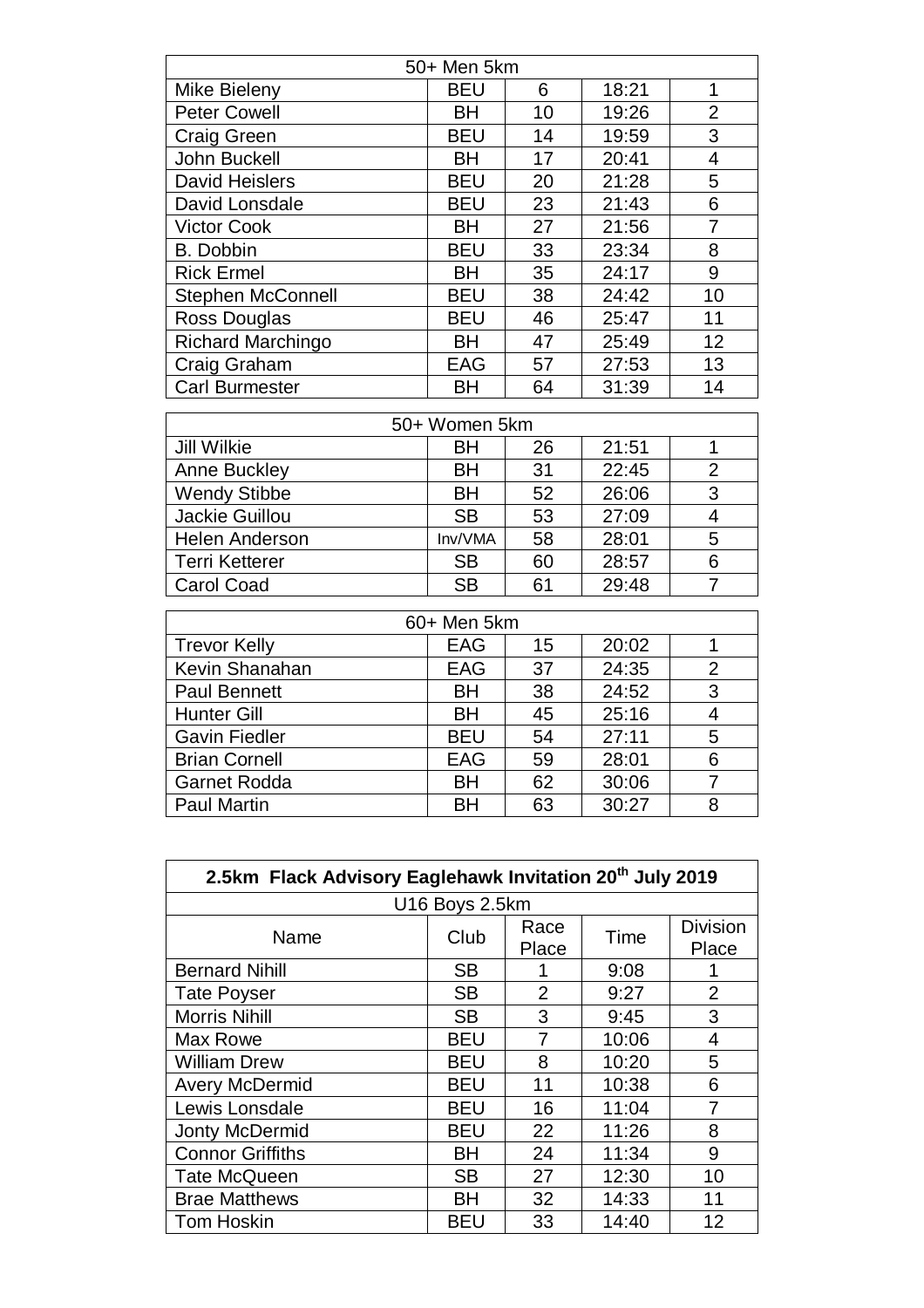| U 16 Girls 2.5km        |            |    |       |   |
|-------------------------|------------|----|-------|---|
| <b>Tullie Rowe</b>      | <b>BEU</b> |    | 9:56  |   |
| Phoebe Lonsdale         | <b>BEU</b> | 6  | 10:01 | 2 |
| <b>Abbey Cartner</b>    | <b>BEU</b> | 15 | 10:51 | 3 |
| Freya Nicoletti         | <b>BEU</b> | 17 | 11:07 |   |
| <b>Charlize McQueen</b> | <b>SB</b>  | 18 | 11:07 | 5 |
| Michelle Van Zuyden     | BU         | 20 | 11:22 | 6 |
| <b>Ebony Woodward</b>   | <b>SEU</b> | 29 | 12:58 |   |

| Open Men 2.5km         |             |    |       |                |
|------------------------|-------------|----|-------|----------------|
| <b>Ben Fitzpatrick</b> | <b>EAC</b>  | 5  | 9:58  |                |
| <b>Anthony Byrne</b>   | <b>BUAC</b> | 9  | 10:31 | $\overline{2}$ |
| <b>Kane Safstrom</b>   | <b>BUAC</b> | 10 | 10:35 | 3              |
| <b>Ben McDermid</b>    | <b>BUAC</b> | 13 | 10:43 | 4              |
| <b>Greg Carter</b>     | <b>BUAC</b> | 14 | 10:46 | 5              |
| <b>Eric Baker</b>      | <b>BHAC</b> | 19 | 11:09 | 6              |
| Geoff Jorden           | <b>BHAC</b> | 25 | 12:03 | 7              |
| <b>Matt Sheldon</b>    | <b>SBAC</b> | 26 | 12:18 | 8              |
| Mark Boyd              | <b>BHAC</b> | 28 | 12:56 | 9              |
| Simon Nihill           | <b>SBAC</b> | 30 | 13:24 | 10             |
| <b>Gary Mahon</b>      | <b>SBAC</b> | 38 | 19:02 | 11             |

| Open Women 2.5km        |             |    |       |                |
|-------------------------|-------------|----|-------|----------------|
| <b>Keely Fullerton</b>  | <b>EAG</b>  | 12 | 10:39 |                |
| <b>Caitlin Campbell</b> | <b>SBAC</b> | 21 | 11:23 | $\overline{2}$ |
| Andrea Smith            | <b>BUAC</b> | 23 | 11:27 | 3              |
| <b>Ashleigh Thomas</b>  | <b>BHAC</b> | 31 | 14:09 |                |
| <b>Bec Woodward</b>     | <b>BUAC</b> | 34 | 15:22 | 5              |
| <b>Kristy Kumtoo</b>    | <b>SBAC</b> | 35 | 15:34 | 6              |
| <b>Kylie Campbell</b>   | <b>SBAC</b> | 36 | 16:33 |                |
| <b>Belinda Dobbin</b>   | <b>BUAC</b> | 37 | 17:08 | 8              |

| 1 km Flack Advisory Eaglehawk Invitation 20 <sup>th</sup> July 2019 |             |       |      |                 |  |  |  |
|---------------------------------------------------------------------|-------------|-------|------|-----------------|--|--|--|
| U10 Boys 1 km                                                       |             |       |      |                 |  |  |  |
| Name                                                                | Club        | Race  | Time | <b>Division</b> |  |  |  |
|                                                                     |             | Place |      | Place           |  |  |  |
| <b>Jordan Matthews</b>                                              | <b>BHAC</b> | 5     | 3:54 |                 |  |  |  |
| <b>Brodie Sheldon</b>                                               | <b>SBAC</b> | 6     | 3:55 | $\overline{2}$  |  |  |  |
| <b>Dustin Ketterer</b>                                              | <b>SBAC</b> | 9     | 4:13 | 3               |  |  |  |
| <b>Jonty McDermid</b>                                               | <b>BUAC</b> | 10    | 4:13 | 4               |  |  |  |
| Callum Fyffe                                                        | <b>BUAC</b> | 16    | 4:43 | 5               |  |  |  |
| Caleb Marran                                                        | <b>BHAC</b> | 20    | 5:06 | 6               |  |  |  |
| <b>Tate McQueen</b>                                                 | <b>SBAC</b> | 21    | 5:08 | 7               |  |  |  |
| <b>Liam Carter</b>                                                  | <b>BUAC</b> | 22    | 5:11 | 8               |  |  |  |
| <b>Archie Fitzpatrick</b>                                           | <b>EAC</b>  | 23    | 5:11 | 9               |  |  |  |
| <b>Xavier Williams</b>                                              | <b>EAC</b>  | 24    | 5:13 | 10              |  |  |  |
| Gabe Nicoletti                                                      | <b>BUAC</b> | 30    | 6:02 | 11              |  |  |  |
| <b>Harry Fitzpatrick</b>                                            | <b>EAC</b>  | 31    | 6:02 | 12              |  |  |  |
| Leo Stoltz                                                          | <b>BUAC</b> | 32    | 6:06 | 13              |  |  |  |
| <b>Dylan Marran</b>                                                 | <b>BHAC</b> | 33    | 6:07 | 14              |  |  |  |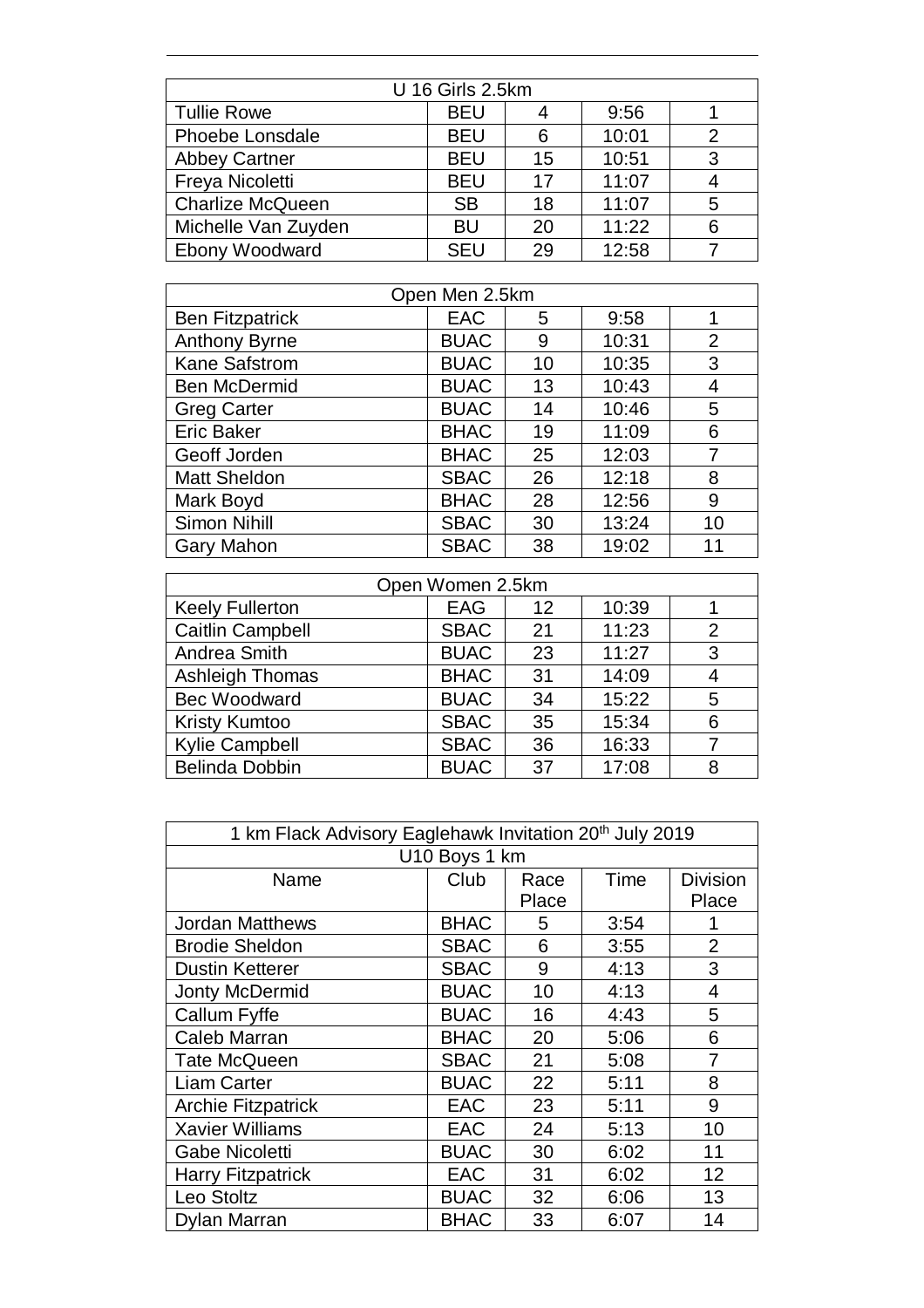| <b>Chase Carter</b>     | <b>BUAC</b>    | 40              | 6:49 | 15             |  |  |  |  |
|-------------------------|----------------|-----------------|------|----------------|--|--|--|--|
| Ronny Epps              | <b>BUAC</b>    | 41              | 6:50 | 16             |  |  |  |  |
| Jack Haythorne          | <b>BUAC</b>    | 43              | 8:23 | 17             |  |  |  |  |
|                         |                |                 |      |                |  |  |  |  |
| U10 Girls 1 km          |                |                 |      |                |  |  |  |  |
| April Wainwright        | <b>BUAC</b>    | 14              | 4:42 | $\mathbf 1$    |  |  |  |  |
| <b>Charlise McQueen</b> | <b>SBAC</b>    | 15              | 4:42 | $\overline{2}$ |  |  |  |  |
| Sophie Grainger         | <b>BUAC</b>    | 17              | 4:49 | $\overline{3}$ |  |  |  |  |
| Eiliyah Daneen          | <b>BUAC</b>    | 18              | 4:52 | $\overline{4}$ |  |  |  |  |
| <b>Ruby Carter</b>      | <b>BUAC</b>    | 26              | 5:25 | 5              |  |  |  |  |
| <b>Chloe Beesley</b>    | <b>BUAC</b>    | 27              | 5:27 | $\overline{6}$ |  |  |  |  |
| Sihanna Carter          | <b>BUAC</b>    | 29              | 5:42 | $\overline{7}$ |  |  |  |  |
| <b>Ruby Douglas</b>     | <b>BUAC</b>    | 33              | 6:18 | $\overline{8}$ |  |  |  |  |
| <b>Ellie Beesley</b>    | <b>BUAC</b>    | 34              | 6:19 | $\overline{9}$ |  |  |  |  |
| Lyra Haythorpe          | <b>BUAC</b>    | 35              | 6:22 | 10             |  |  |  |  |
| <b>Charlie Hosking</b>  | <b>BUAC</b>    | 36              | 6:25 | 11             |  |  |  |  |
| Polly Byrne             | <b>BUAC</b>    | $\overline{37}$ | 6:33 | 12             |  |  |  |  |
| Remi Matthews           | <b>BHAC</b>    | 38              | 6:46 | 13             |  |  |  |  |
| <b>Eden Haythorpe</b>   | <b>BUAC</b>    | 41              | 6:54 | 14             |  |  |  |  |
|                         | U14 Boys 1 km  |                 |      |                |  |  |  |  |
| Logan Tickell           | <b>SBAC</b>    | $\overline{1}$  | 3:15 | 1              |  |  |  |  |
| Max Rowe                | <b>BUAC</b>    | $\overline{2}$  | 3:44 | $\overline{2}$ |  |  |  |  |
| <b>Avery McDermid</b>   | <b>BUAC</b>    | 7               | 4:00 | 3              |  |  |  |  |
| Lewis Lonsdale          | <b>BUAC</b>    | 8               | 4:12 | $\overline{4}$ |  |  |  |  |
|                         |                |                 |      |                |  |  |  |  |
|                         | U14 Girls 1 km |                 |      |                |  |  |  |  |
| <b>Chelsea Tickell</b>  | <b>SBAC</b>    | 3               | 3:48 | 1              |  |  |  |  |
| Phoebe Lonsdale         | <b>BUAC</b>    | $\overline{4}$  | 3:50 | $\overline{2}$ |  |  |  |  |
| Emma Benetti            | <b>BHAC</b>    | 11              | 4:23 | $\overline{3}$ |  |  |  |  |
| Michelle Van Zuyden     | <b>BUAC</b>    | 12              | 4:23 | $\overline{4}$ |  |  |  |  |
| Ebony Woodward          | <b>BUAC</b>    | 13              | 4:36 | 5              |  |  |  |  |
| <b>Stella Nalder</b>    | <b>EAC</b>     | 19              | 4:57 | $\overline{6}$ |  |  |  |  |
| Skylar Woodward         | <b>BUAC</b>    | 25              | 5:19 | $\overline{7}$ |  |  |  |  |
| Keira McQueen           | <b>SBAC</b>    | 28              | 5:27 | 8              |  |  |  |  |